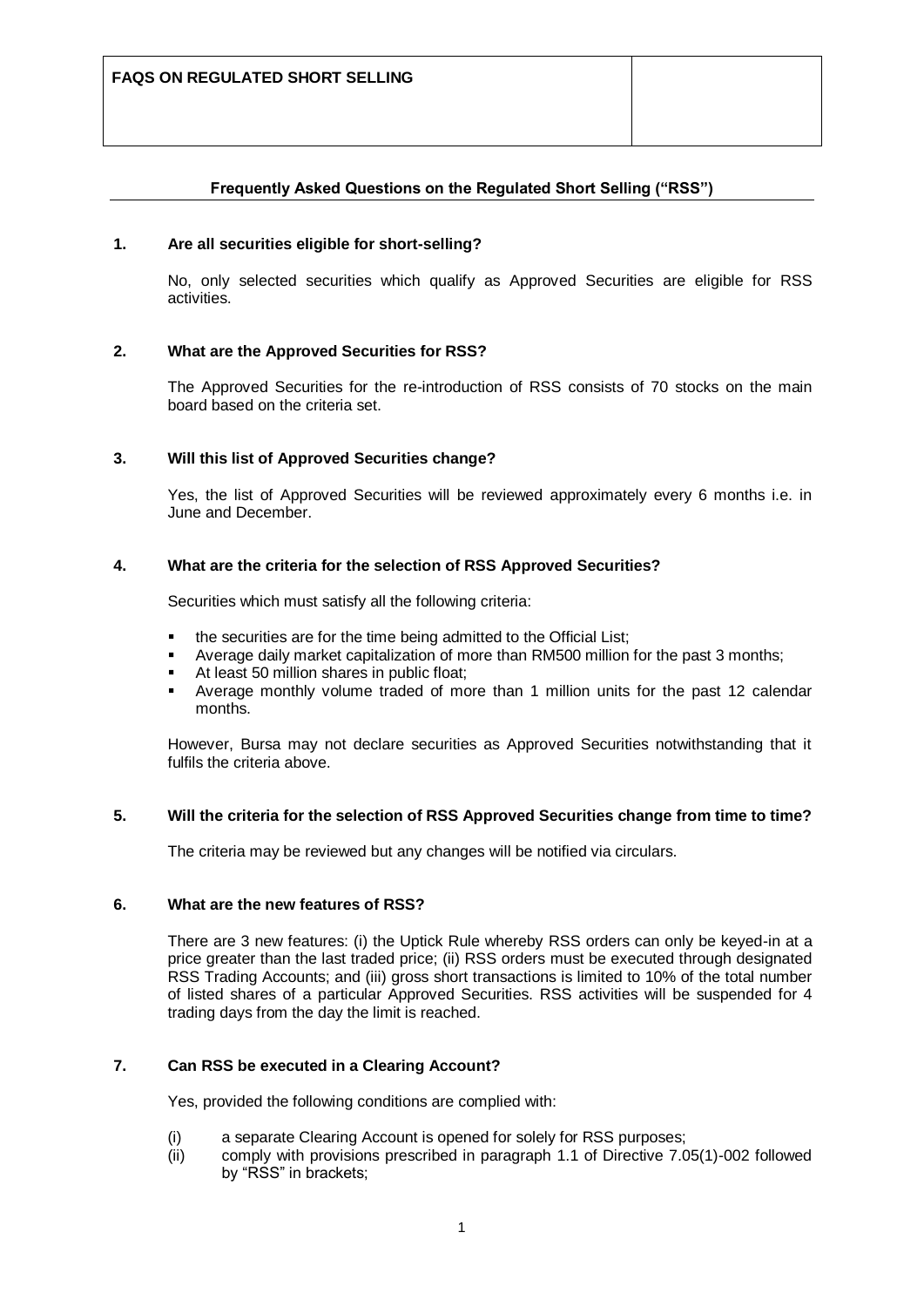- (iii) no carry forward of any execution of an order for RSS to the next market day from date of order notwithstanding that the order may be unexecuted either fully or partially; and
- (iv) no outward transfers of purchases from the Clearing Account.

#### **8. What happens when the 10% limit is reached?**

RSS activities for a particular Approved Security for RSS will be suspended for 4 market days from the day the limit is reached. Normal trades for the particular security will continue.

#### **9. What happens to orders already entered prior to the above suspension?**

Orders already entered will be matched in full unless withdrawn by the broker. The 10% limit is a trigger point to commence action to suspend RSS activities.

#### **10. Where can I find the information on the percentage of "gross short transactions"?**

The BFE will display the percentage of the "gross short transactions" on a real-time basis in the short sell column of each RSS Approved Security and also in the "stock scoreboard" in BFE.

#### **11. What do investors need to do if they are interested to short-sell any of the RSS Approved Securities?**

Investors interested to short-sell any of the RSS Approved Securities would need to open a designated RSS trading account with their brokers. All trades have to be executed via this designated RSS trading account. Before any short-selling orders can be executed, investors must provide a confirmation to the broker (i) that they are not an associate pursuant to section 3 of the Securities Industry Act 1983, and (ii) that have borrowed the RSS Approved Securities or have procured confirmation from an Authorised SBL Participant that the RSS Approved Securities are available for borrowing.

#### **12. POs have the obligation to obtain confirmation from the client as stated under Question 11. Would a verbal confirmation be sufficient?**

Yes, verbal confirmation is permitted provided that the verbal confirmation is taped. Therefore, if a Participating Organisation allows verbal confirmation, it must put in place phone taping system to record such verbal confirmation.

### **13. Can an investor borrow securities and do RSS at different POs?**

Yes.

## **15. Are purchases allowed in an RSS Trading account?**

Yes, purchases are allowed in an RSS Trading account provided it is executed after the execution of any RSS of an approved securities for the following purposes:

(i) for a contra either in full or partially, the RSS trade provided an approved security executed in the RSS Account;